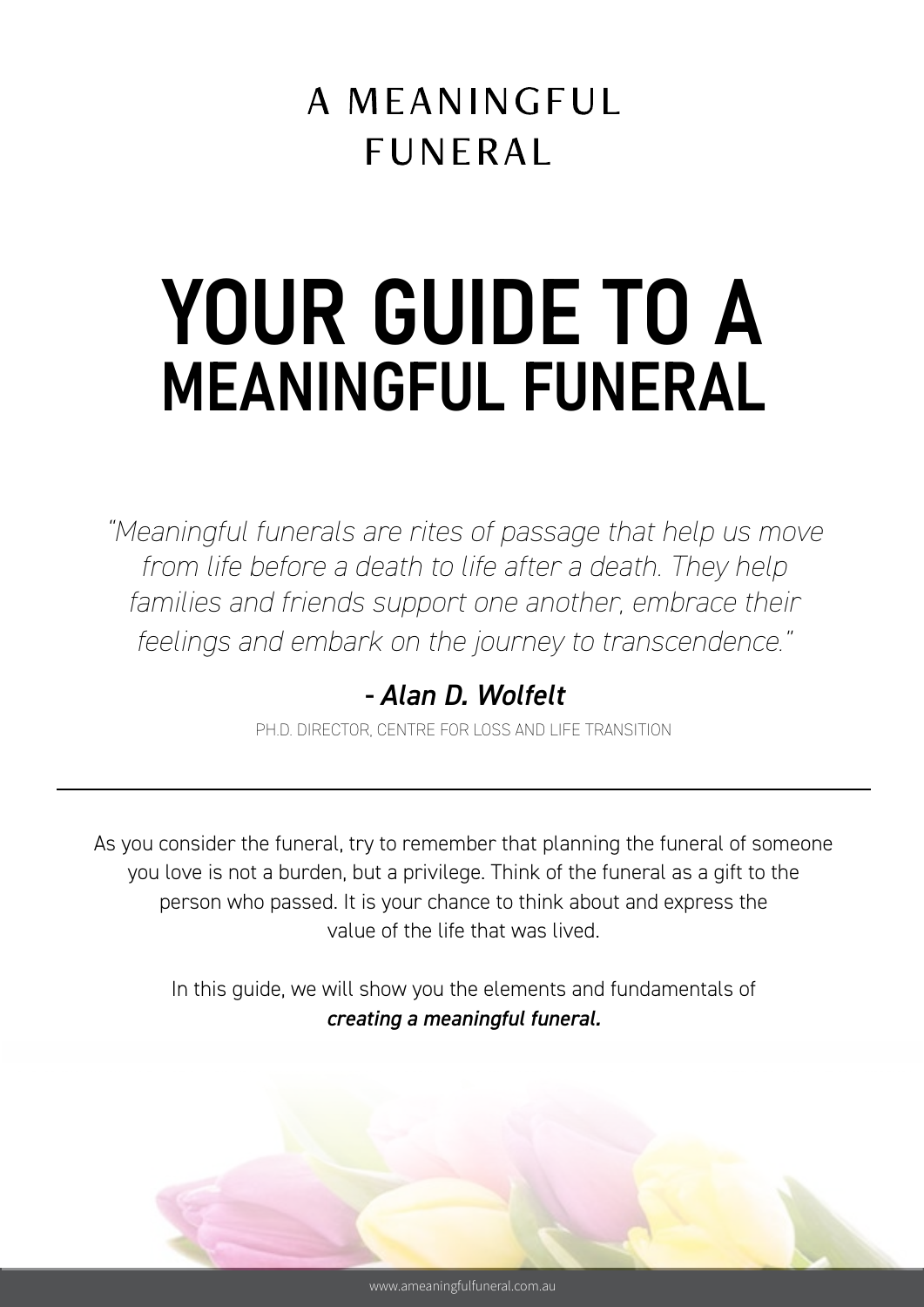#### Using Music

Quiet reflection during musical interludes often stimulates acknowledgment of the reality of the death. Music often helps us move from knowing something in our heads to knowing something in our hearts.

What's more, music in funerals is often very moving to family and friends and can provide effective moments in which to think about their loss and embrace and move them toward expressing their own pain.

You should feel encouraged to be open-minded about music at the funeral ceremony and also the viewing and gathering after the funeral.

To find out more how music can help you please [click here](https://ameaningfulfuneral.com.au/create-meaningful-funeral/using-music/)





#### Eulogies

The eulogy acknowledges the unique life of the person who died. It affirms the significance of that life for all who shared in it.

Without a eulogy and/or other personalised means of acknowledging a particular life and death, the funeral often becomes an empty, cookie-cutter formality.

What's worse, it implies that this unique and precious person's life story just wasn't worth gathering for and sharing.

To find out more about Eulogies please [click here](https://ameaningfulfuneral.com.au/create-meaningful-funeral/eulogies/)

## Viewing The Deceased

The viewing is an opportunity for family and friends to spend time with the deceased person's body.

When time is spent with the body, our minds, which so very much want to deny the truth, cannot help but begin the process of acknowledging the reality of the death.

Not only is the dead body "proof" for our logical mind, but it is a means of transition for our searching heart which yearns to still be with that person.

It can feel uncomfortable and painful in the moment but is ultimately helpful and healing.

To find out more please [click here](https://ameaningfulfuneral.com.au/create-meaningful-funeral/viewing-the-deceased/)





#### **Readings**

It's often said that at times in life when words are inadequate we turn to ceremony. But the truth is, the formal words of the readings we use in funeral ceremonies also have the capacity to bear the weight of our most profound thoughts and feelings about death.

Crafted by master wordsmiths, they capture what we ourselves feel inside but are usually incapable of expressing so eloquently. They are words 'well said'. These do a wonderful job of helping friends and families move forward in their mourning.

For starters, readings that specifically mention death help mourners acknowledge the reality and finality of death and come to terms with it. Each of these personalised readings can be prefaced with a few words about the reading's place in the person's life. This helps funeral attendees remember the person who died.

To find out more about readings please [click here](https://ameaningfulfuneral.com.au/create-meaningful-funeral/readings/)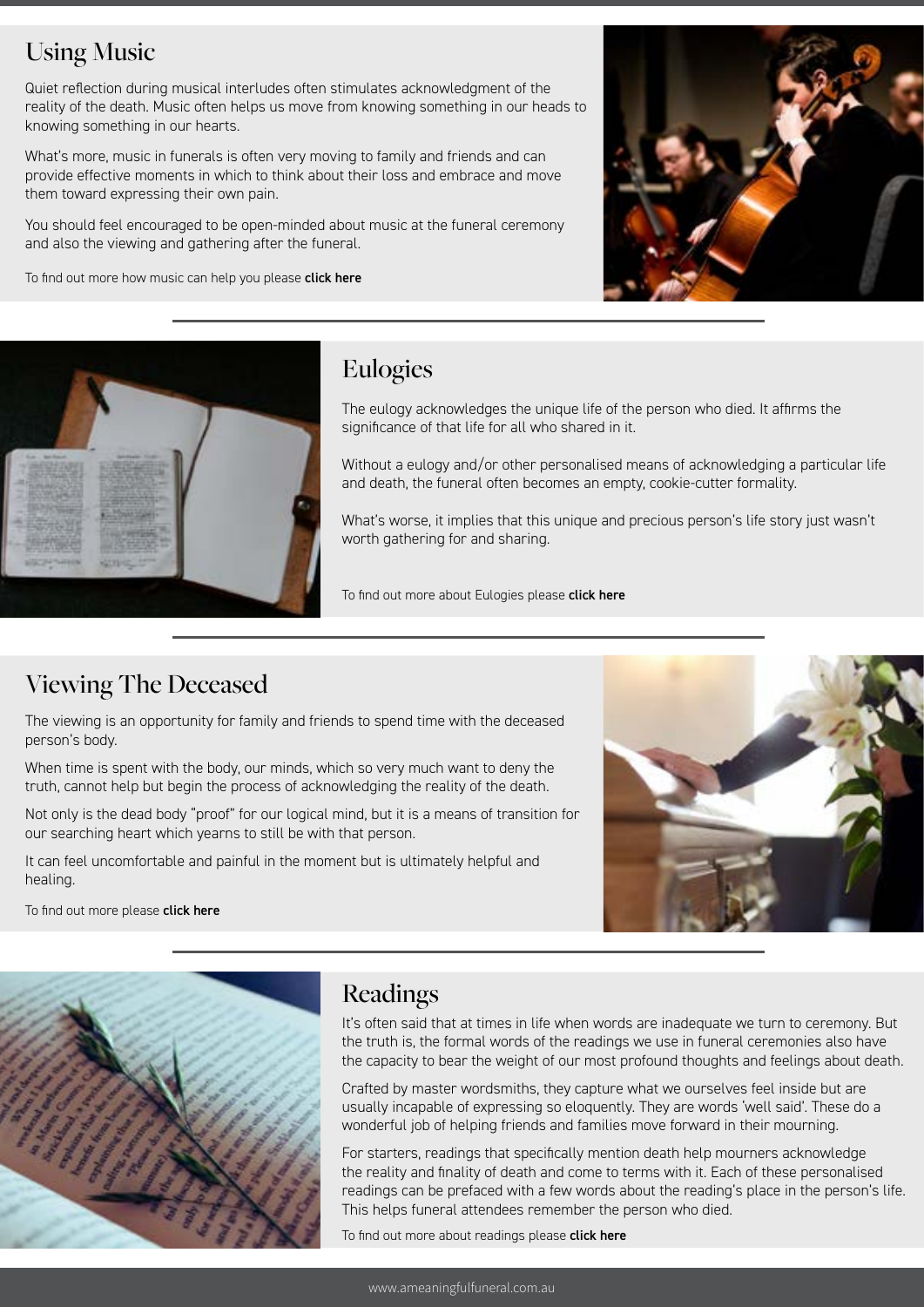# Symbols

In the funeral ceremony, symbols such as the cross (for Christians; other faiths use other symbols), flowers, and candles provide points of focus for mourners.

They represent a reality that is hard to accept but that their beauty makes more approachable in this moment.

Because they represent such profound beliefs, these symbols also tend to encourage the expression of thoughts and feelings, i.e., the conversion of grief into mourning, and also the search for meaning.

Furthermore, symbols such as these provide the comfort of tradition.

To find out more about choosing the right symbol [click here](https://ameaningfulfuneral.com.au/create-meaningful-funeral/using-symbols/)





#### **Gatherings**

Most funerals formally come to an end when the mourners gather to share a meal and to talk about the person who died.

These gatherings can take place anywhere, including the funeral home, a church meeting room, a restaurant, or at a home of a friend or family member.

To find out more about gatherings please [click here](https://ameaningfulfuneral.com.au/create-meaningful-funeral/gatherings/)

#### Using Actions

The actions of a funeral provide movement for bereaved friends and family.

Mourners often don't know what to do with their grief.

Finding that everyday words are inadequate, they turn to the rituals of the funeral ceremony.



To find out more about actions please [click here](https://ameaningfulfuneral.com.au/create-meaningful-funeral/using-actions/)

# Choosing The Right Coffin Or Casket

There are many options when choosing a Coffin or Casket. [Click here](https://ameaningfulfuneral.com.au/coffin-or-casket/) to view information on helping you choose the right one

#### How a Funeral Director Can Help You

It is natural to feel overwhelmed or perhaps a fear of arranging your loved one's funeral. [Click here](https://ameaningfulfuneral.com.au/how-funeral-directors-help/) to view information on how a Funeral Director can help you.

## Find A Funeral Director

Not to sure on who to choose to organise your meaningful funeral? [Click here](http://www.ameaningfulfuneral.com.au/find-funeral-director/) for a list of Funeral homes / Directors in your area.